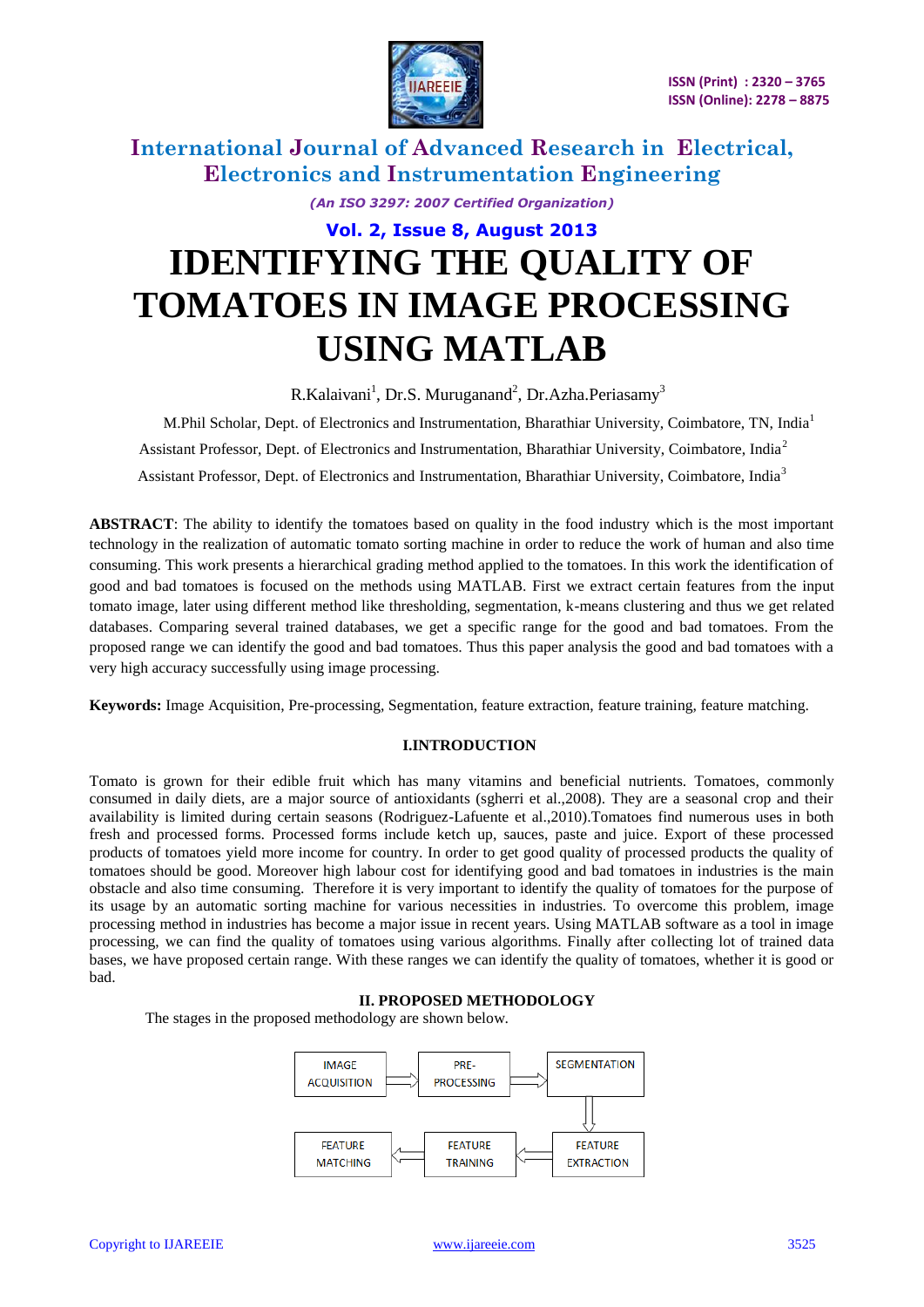

*(An ISO 3297: 2007 Certified Organization)*

### **Vol. 2, Issue 8, August 2013**

The steps involved in identification of good and bad quality of tomatoes are image acquisition, pre-processing, segmentation, feature extraction, feature training and Feature matching. Finally the quality of tomato is identified.

### **III. IMAGE ACQUISITION**

The image acquisition is done using a digital camera and it is loaded and saved using MIL software. MIL works with images captured from any type of colour or monochrome source. MIL supports the saving and loading of images. It supports file formats such as TIF (TIFF), JPG (JPEG), BMP (bitmap), as well as raw format. Here the input image got is an RGB image.

### **IV. PRE –PROCESSING**

Usually the images that are obtained during image acquisition may not be suitable straight for identification and classification purposes because of certain factors, such as noise, climatic conditions, and poor resolution of an images and unwanted background etc.We wish to adopt the established techniques and study their performance.

The steps involved in pre-processing are

- A. Input image
- B. Background subtraction
- C. Converting RGB to gray
- D. Converting gray to binary
- E. Filtering

.

#### *A. RGB IMAGE*

RGB is one of the formats of colour images. Here the input image is represented with three matrices of sizes matching the image format. The three matrices in each image corresponds to one of the colours red, green and blue and also says that of how much of each of these colours a certain pixel should use. It is the input image from which the following steps are to be processed. Here fig1.1 shows the input images of good and bad tomatoes.



Fig1.1 Input images

#### *B.BACKGROUND SUBTRACTION*

Background subtraction is a process of extracting foreground objects in a particular scene. A foreground object can be described as an object of attention which helps in reducing the amount of data to be processed. Here fig1.2 shows the image after background subtraction of good and bad tomatoes.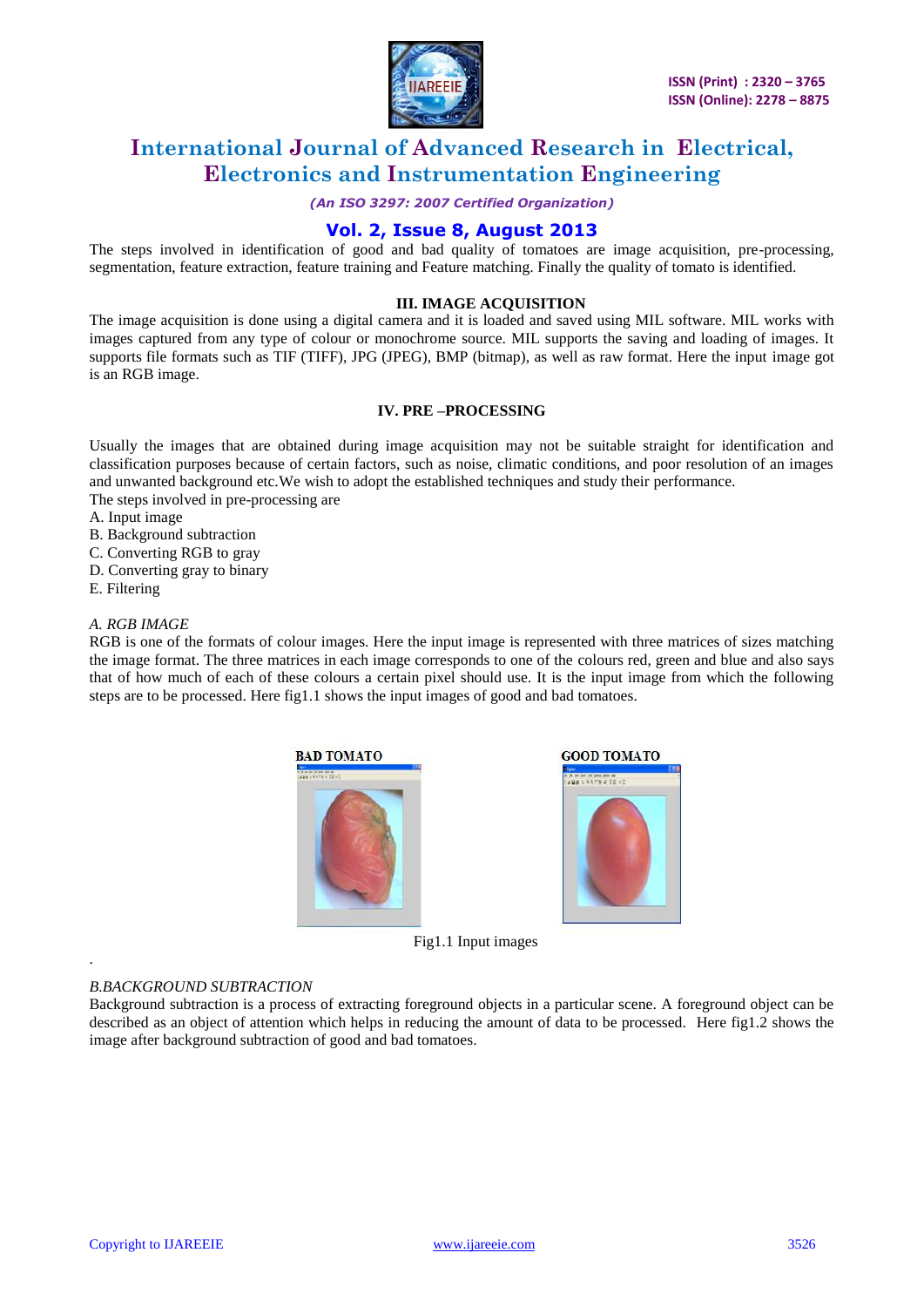



Fig. 1.2 Images after background subtraction

### *C. GRAY IMAGE:*

*D. BINARY IMAGE:* 

Gray scale images have the only colour which is a shade of only gray in between. Monochromatic is another name of gray image, denoting the presence of only one (mono) colour (chrome). To convert any colour to a gray scale representation of its luminance, we must obtain the values of its red, green, and blue (RGB) primaries in linear intensity encoding, by gamma expansion. Here Fig1.3 shows the gray images of good and bad tomatoes.





### Fig. 1.3 Gray images

A Binary Image is a digital image where the image has two assigned pixel values. Typically the two colors used for a binary image are black and white. The gray image of tomatoes is converted to binary image this means that each pixel is stored as a single bit (0 or 1). Binary images often arise in digital image processing as masks or as the result of certain operations such as segmentation, thresholding, and dithering. Here fig1.4 shows the binary images of good and bad tomatoes.





Fig. 1.4 Binary images

### *E. FILTERING:*

The purpose of smoothing is to reduce noise and improve the visual quality of the image. Often, smoothing is referred to as filtering. Here filtering is carried out by median filter since it is very useful in preserving edges.

### *F. MEDIAN FILTER:*

The best known order-statistics filter is the median filter, which replaces the value of a pixel by the median of the gray levels in the neighborhood of that pixel-

#### Copyright to IJAREEIE [www.ijareeie.com](http://www.ijareeie.com/) 3527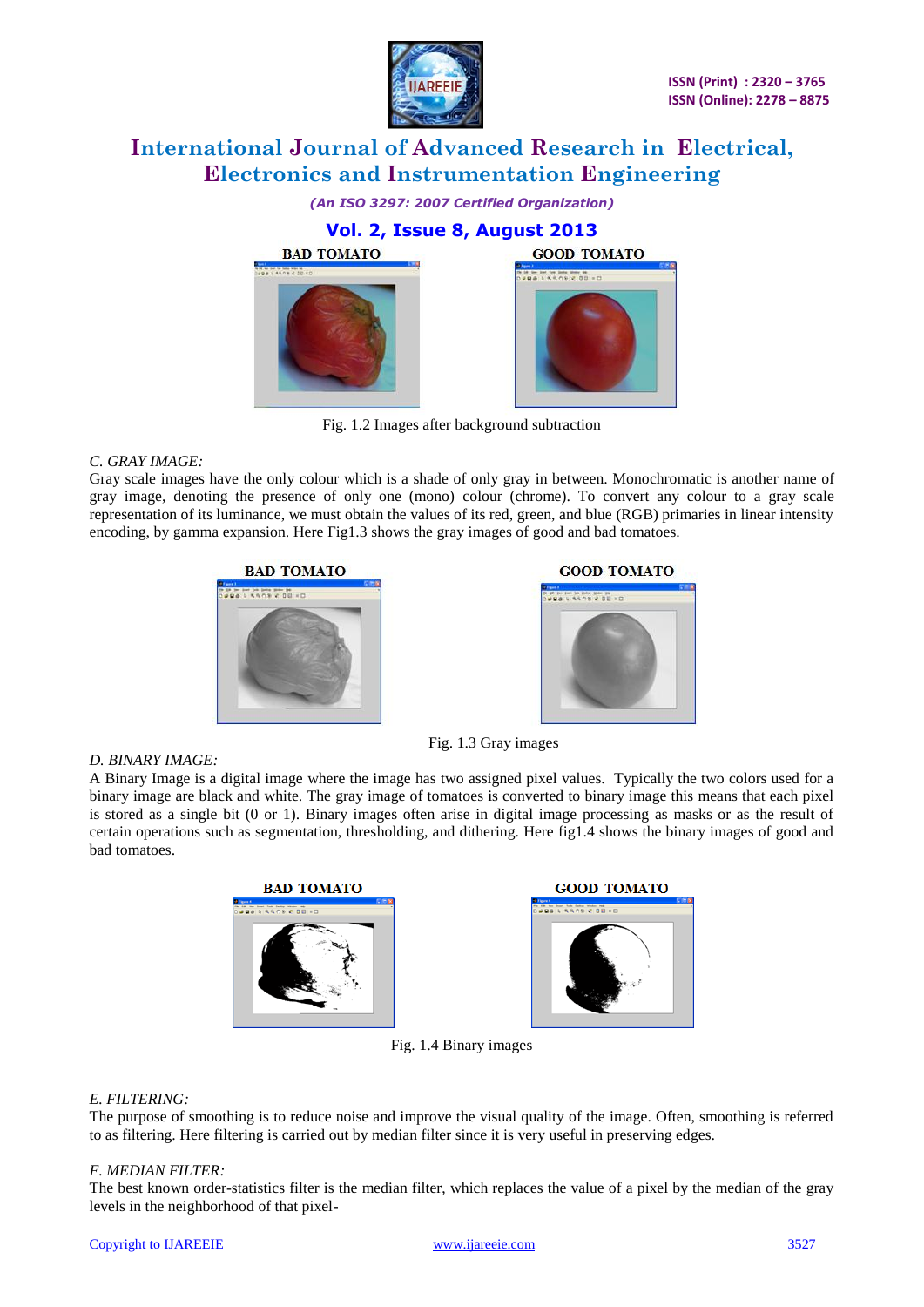

*(An ISO 3297: 2007 Certified Organization)*

### **Vol. 2, Issue 8, August 2013**

 $\hat{f}(x, y)$  = median  $\{g(s,t)\}\$ 

The original value of the pixel is included in the computation of the median. Median filters are quite popular because, for certain types of random noise they provide excellent noise reduction capabilities, with considerably less blurring than linear smoothing filters of similar size. The median value is not affected by the actual value of the noise cells. The Median filter is particularly good at removing isolated random noise, as in this example[4][5][6]. It also preserves edges and line features better than the Low Pass / Average filter, but does produce some blurring. Here Fig1.5 shows the filtered images of good and bad tomatoes using median filter.





Fig. 1.5 Filtered images

### **V. SEGMENTATION**

The purpose of image segmentation is to partition an image into meaningful regions with respect to a particular application.The segmentation is based on measurements taken from the image and might be grey level, colour, texture, depth or motion .Here edge-based segmentation is most suited.As edge detection is a fundamental step in image processing, it is necessary to point out the true edges to get the best results from the matching process. That is why it is important to choose edge detectors that fit best to the application. In this way canny edge detector is chosen.

### *A. CANNY EDGE DETECTOR:*

Canny edge detection algorithm is also known as the optimal edge detector. Canny's intentions were to enhance the many edge detectors in the image.

- 1) The first criterion should have low error rate and filter out unwanted information while the useful information preserve.
- 2) The second criterion is to keep the lower variation as possible between the Original image and the processed image.
- 3) Third criterion removes multiple responses to an edge.

Based on these criteria, the canny edge detector first smoothes the image to eliminate noise. It then finds the image gradient to highlight regions with high spatial derivatives. The algorithm then tracks along these regions and suppresses any pixel that is not at the maximum using non-maximum suppression. The gradient array is now further reduced by hysteresis to remove streaking and thinning the edge.[7]. Here fig1.6 shows the edge detection of good and bad tomatoes using canny edge detector.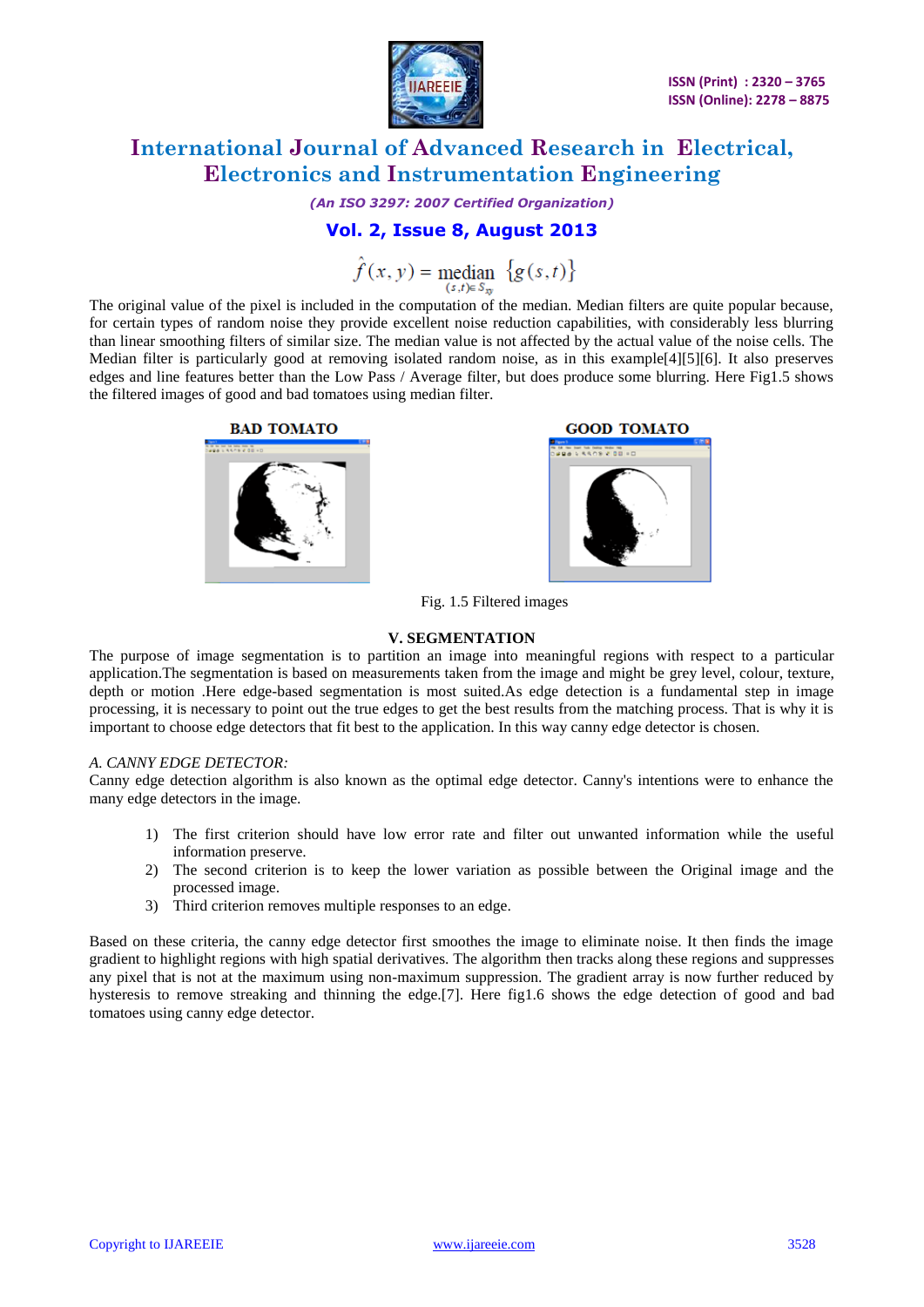

*(An ISO 3297: 2007 Certified Organization)*

### **Vol. 2, Issue 8, August 2013**





Fig. 1.6 Images with edge detection

### **VI. FEATURE EXTRACTION**

Feature extraction is defined as grouping the input data into a set of features. The features extracted carefully will extract the relevant information from the input data in order to perform the feature matching using this reduced representation instead of the full size input. Here clustering process has been used to extract features form good and bad tomatoes.

### *A. CLUSTERING BASICS:*

Clustering is the processes of grouping together similar objects the resulting groups are called clusters. Clustering algorithms group data points according to various criteria. Unlike most classification methods, clustering handles data that has no labels, or ignores the labels while clustering. Here fig 1.7 shows the clustering values of good and bad tomatoes.

### *B. CLUSTERING ALGORITHM:*

K-Means Clustering Algorithm

STEP1:

The training vectors are grouped into M clusters based on the distance between the code vectors and the training vectors using the below equation (1) and (2).

$$
dy = \sum_{j=1}^{k} |X_i - Y_i|
$$
 1  
Where dy is the distance between the training vector  $X_i$  and the code vector  $Y_i$ .  

$$
Sum_{ij} = X_{ij}
$$
 2

Where, c is the cluster strength

STEP2:

Compute the sum vector for every cluster by adding the corresponding components of all the training vectors that belong to the same cluster using the equation (3).

$$
Centroid = Sum_{ij/n_i}
$$
----- 3

Where  $i=1, 2,...n$ )

### STEP3:

Compute the centroid for each cluster by dividing the Individual components of the sum vector by the cluster Strength in using the equation (3).

### STEP4:

Replace the existing code vector with the new centroid to form the revised codebook.

### STEP5:

Repeat the steps 1 through 4 till the codebooks of the consecutive iterations converge[8].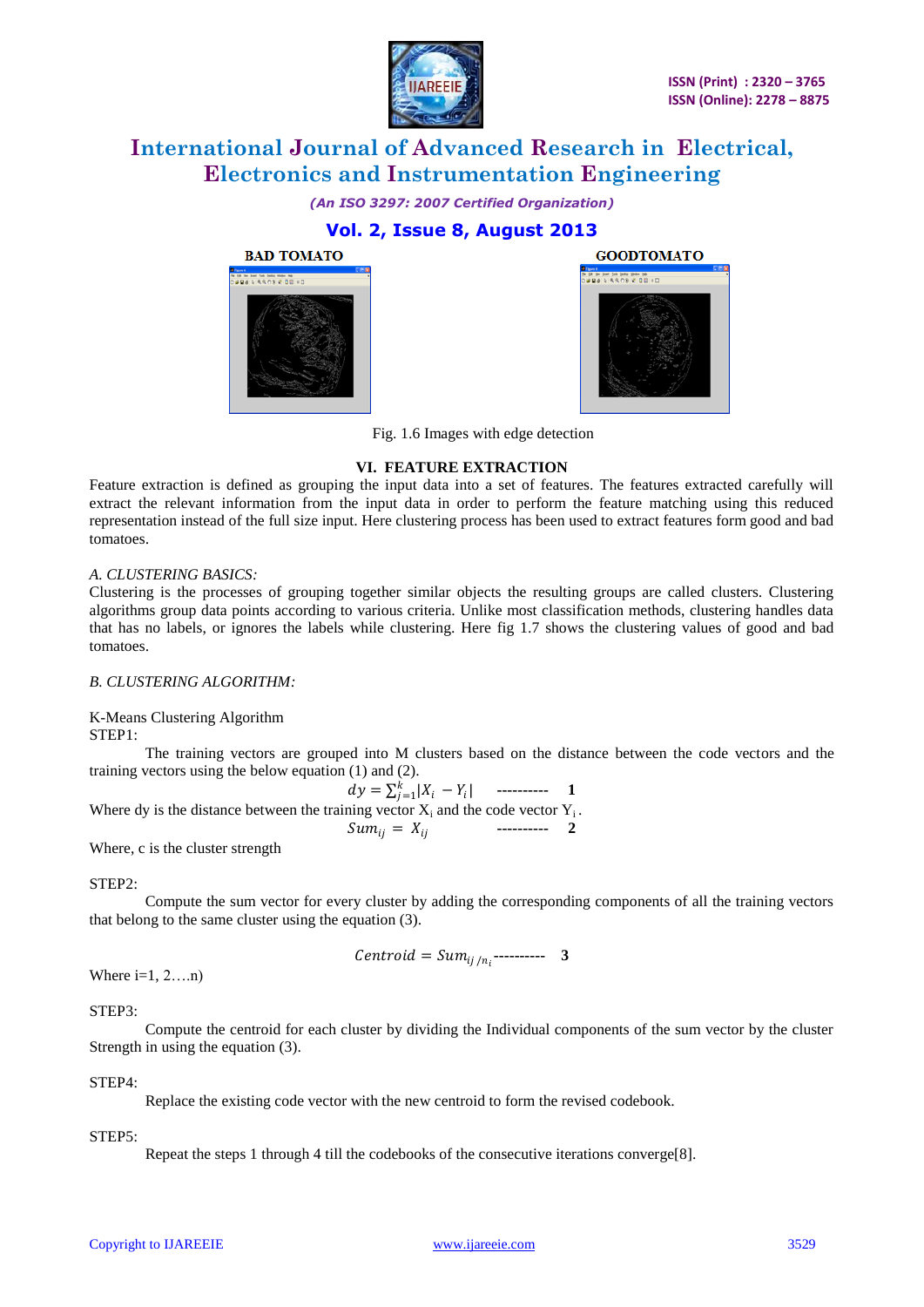

*(An ISO 3297: 2007 Certified Organization)*





Fig. 1.7 Images with clustering values

#### **VII. FEATURE TRAINING**

Feature training method includes collection of large number of trained features of clustered values of good and bad tomatoes. More number of collecting trained features gives more accuracy. In this method, the number of closest code vectors for each training vector is identified and is stored as the corresponding cluster density. The cluster densities for all training vectors are computed and are sorted in descending order. From the sorted list, the top M training vectors with higher cluster densities are identified and grouped as codebook. This codebook is saved and loaded in MATLAB for feature matching.

### **VIII. FEATURE MATCHING**

Feature matching methods essentially consist of detecting features in images that can be matched with corresponding features in the other images from which a transformation model can be estimated. Feature matching is an important task in the area of image processing

Here correlation method is used for feature matching.. Here the clustered values of good and bad tomatoes are taken more in number. With the extracted features each value are correlated with one another and we get a specific value for good and bad tomato. With these values we can identify good and bad tomatoes.

#### **IX. CONCLUSION**

In this paper the identification of good and bad tomatoes based on quality in image processing using MATLAB is successfully done with 80% accuracy. The use of image processing for identifying the quality can be applied not only to tomatoes but also to other fruits such as oranges, apples, melons etc., and also vegetables with more accuracy. Thus, this will enable the technology to be applied in many products.

### **ACKNOWLEDGMENTS**

Our thanks to the experts who have contributed towards development of the template, especially my Amma,Naina.

### **REFERENCES**

- [1] A. K. Jain, "Fundamentals of Digital Image Processing" Prentice Hall of India, First Edition,1989.
- [2] Rafael C.Gonzalez and Richard E. woods, "Digital Image Processing", Pearson Education, Second Edition,2005.
- [3] Delores M.Etter,"Introduction to Matlab",2010.
- [4] R. Yang, L. Lin, M. Gabbouj, J. Astola, and Y.Neuvo, "Optimal Weighted Median Filters Under Structural Constraints," IEEE Trans. Signal Processing, Vol. 43, PP. 591-604, Mar 1995 .
- [5] Pei-Eng Ng and Kai-Kuang Ma, "A Switching Median Filter with BDND for Extremely Corrupted Images", IEEE Trans Image Processing, Vol. 15, No. 6, PP. 1506-1516 June 2006.
- [6] Gajanand Gupta ,''Algorithm for Image Processing Using Improved Median Filter and Comparison of Mean, Median and Improved Median Filter", International Journal of Soft Computing and Engineering(IJSCE)ISSN:2231-2307,volume-1,Issue-5,November 2011.
- [7] Sonam Saluja et al.," A Study of Edge-Detection Methods", International Journal of Advanced Research in Computer and Communication EngineeringVol. 2, Issue 1, January 2013.
- [8] Ms.Chinki Chandhok et al.," An Approach to Image Segmentation using K-means Clustering Algorithm", International Journal of Information Technology (IJIT), Volume – 1, Issue – 1, August 2012.
- [9] Gastelum-Barrios et al.," Tomato quality evaluation with image processing: A review", African Journal of agriculture Research vol.6(14),pp.3333-3339,18 july,2011
- [10] Arman Arefi et al.,"Recognition and localization of ripen tomato based on machine vision", Australian Journal of Crop Science,Ajcs 5 (10):1144-1149 (2010).